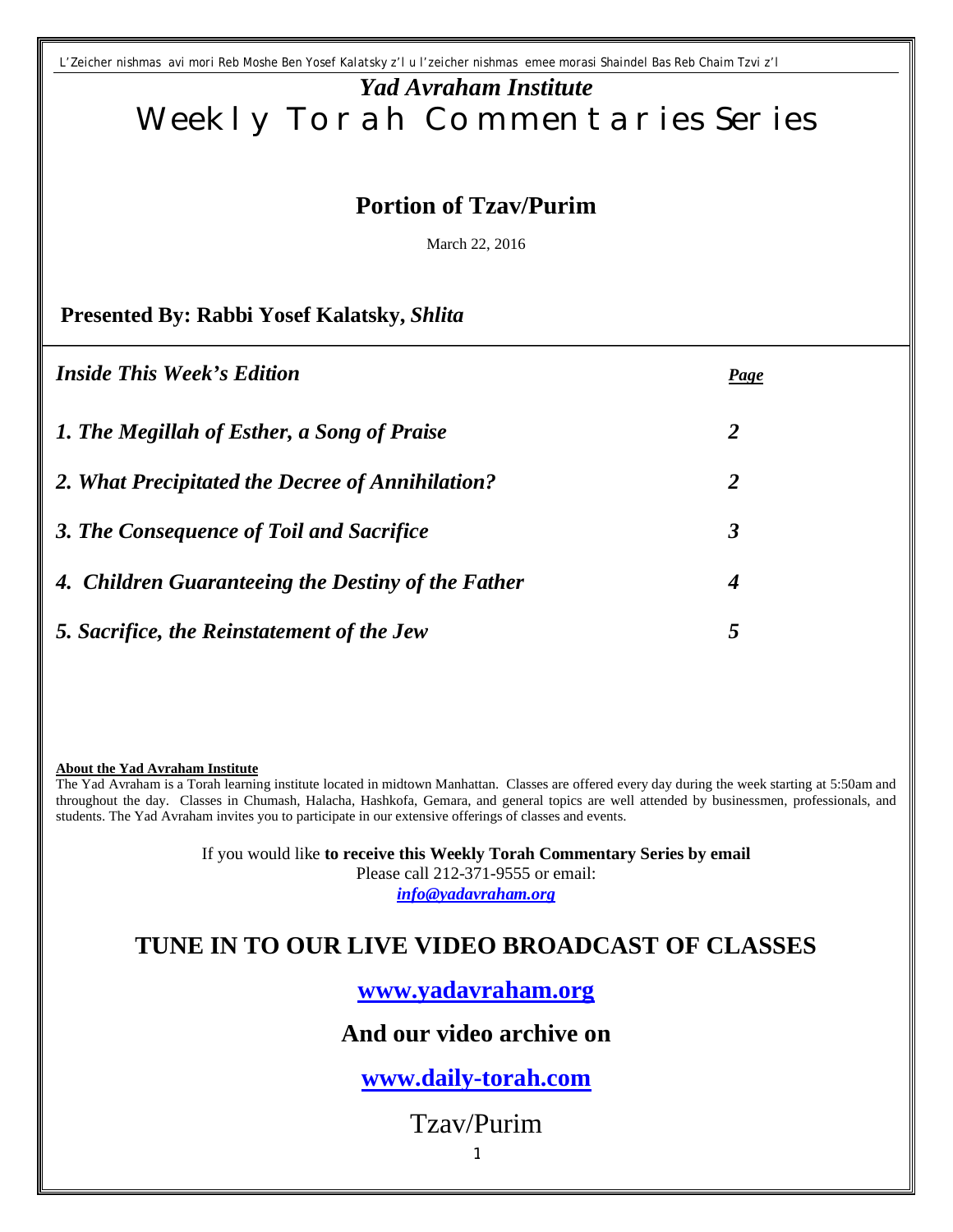#### *Presented by* **Rabbi Yosef Kalatsky,** *Shlita Dean*

#### *1. The Megillah of Esther, a Song of Praise*

In order for one to fulfill his obligation of hearing the reading of the Megillah on Purim, one must hear the entire Megillah from the first word until the last word. If any word of the reading is not heard, one does not fulfill his obligation.

The Gemara in Tractate Megillah asks, "Where do we find an allusion to Esther in the Torah? The verse states in the Portion of Vayeilech, **'(G'd said to the Jewish people) But I will surely have concealed (***haster astir***) My face on that day…'"** The only one of the scriptures that does not mention the Name of G'd is the Megillah of Esther. One of the reasons offered for this omission, is because G'd's involvement was concealed in the miracle of Purim. The deliverance of the Jewish people from annihilation and destruction of evil evolved through a series of events that were cloaked in nature.

Maharal of Prague in his work on Purim explains, that if one were to see how the events unfolded on Purim from the beginning to the end, one would concluded that it is irrefutable proof that all the elements which ultimately brought about the destruction of the Amalekites and the survival of the Jewish people would not have not come about without G'd's intervention on their behalf. However, if one were to be aware of only some of the events that brought about the destruction of Haman, one could attribute them to happenstance. It is only when one hears the Megillah in entirety could one form a picture of all of the events that occurred, will one clearly understand that it was the Hand of G'd.

Although Hallel is recited on every holiday, including holidays that are rabbinical ones (such as Chanuka which is a commemoration of the victory of the Chashmanayim over the Greeks), the Gemara in Tractate Megillah tells us that one does not recite the Hallel on Purim. Why is this so? Reb Nachman answers that the reading of the Megillah itself is an expression of thanks and praise to G'd. Based on the understanding of the Maharal, because when one reads the narrative of the Megillah from the beginning to the end without omitting any detail, one will fully comprehend and realize that all that had transpired was the Hand of G'd. When one comes to this realization, it will evoke feelings of thanks and indebtedness to G'd Who saved the Jewish people from

certain annihilation and extinction. Since the reading of the Megillah itself beings about a sense of being beholden to G'd, Chazal did not enact the obligation to recite Hallel on Purim. Because of G'd's overwhelming display of love for His people, the Jewish people confirmed their commitment to G'd through their acceptance of the Torah out of love, unlike the Sinai event when they had accepted the Torah due to coercion. All of this came about due to the events that unfolded and led to the annulment of the evil decree of Haman to annihilate every Jewish man, woman, and child.

#### *2. What Precipitated the Decree of Annihilation?*

The Gemara in Tractate Megillah tells us that the students of Rebbe Shimon Bar Yochai asked him, "Why at the time of Purim did the Jewish people deserved to be annihilated?" There was a decree that throughout the Persian Empire every Jewish man, woman, and child should be annihilated. The students of Rebbe Shimon Bar Yochai were of the opinion that "the Jewish people deserved to be annihilated because they had benefited from the feast of the evil one (the feast celebrating the coronation of Achashverosh)." Rebbe Shimon Bar Yochai rejected their understanding, because if that were so, then only the Jews in Shushan, the capital city of the Persian Empire where the feast had taken place, should have been liable and not the entire Jewish people. He then explained to his students, that the reason the Jewish people were deserving of annihilation was because they had bowed to the image of Nebuchadnezzar (Babylonian Emperor, who had destroyed the First Temple). Nebuchadnezzar had ordered all of his subjects to bow to his image or be put to death. All the Jewish people bowed to his image with the exception of Chananyia, Meshael, and Azarya. Because they refused to bow, they were cast into a fiery kiln; however, they emerged miraculously unharmed. Since the Jewish people bowed to the image, they thus all deserving of annihilation.

The students of Reb Shimon Bar Yochai asked him, "If this was so, why were they not annihilated?" He answered, "Because their bowing was only an external act without intent. They did not believe that Nebuchadnezzar was a deity. Their bowing was only a façade. Thus, the decree against the Jewish people manifested itself in a similar context. Meaning, it only appeared as a reality that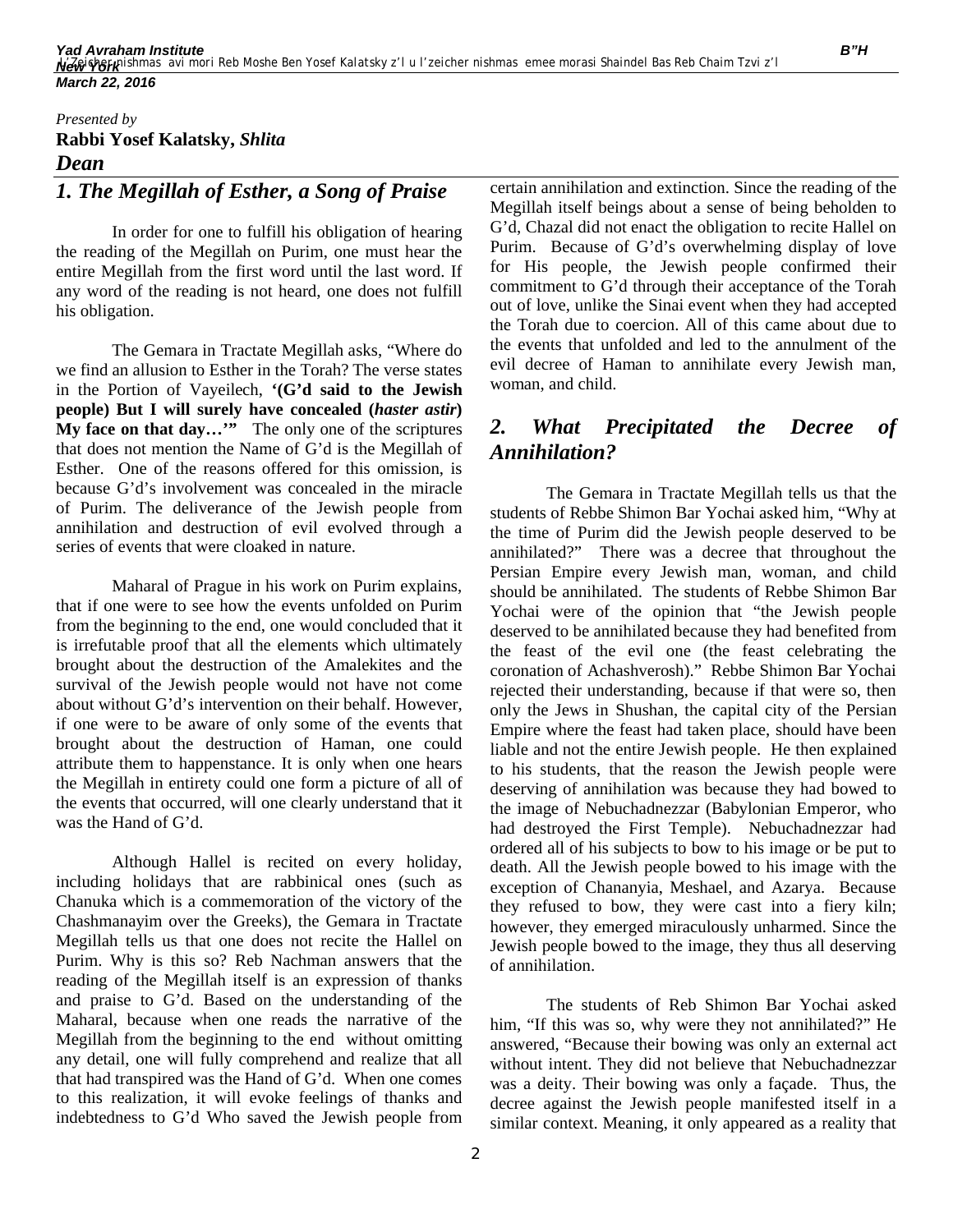they were going to be annihilated; however, G'd never truly intended to bring about their destruction.

Regarding the opinion of the students of Reb Shimon Bar Yochai that the Jewish people deserved to be annihilated because they had benefited from the feast of the evil one, the commentators explain that the food and drink that was served conformed to Jewish dietary laws. Regardless of this, Mordechai, the Torah leader of the generation, urged the Jewish people not to participate in the feast. If in fact the feast was not considered to be a breach of dietary laws, why would the Jewish people deserve to be annihilated? Secondly, even if it were in violation of dietary laws, it is not sufficient for the Jewish people to be liable for death.

The Gemara in Tractate Avodah Zorah tells us that in ancient times when a non-Jew celebrated a birthday, the celebration had was an expression of thanks and praise to that individual's deity. The Torah tells us that one is not permitted to marry the daughter of a non-Jew because ultimately when her father will bring a sacrifice to idolatry he will invite the Jew to participate in the eating of that sacrifice. The Gemara explains that even if the Jew does not partake of an idolatrous sacrifice but partakes of a feast that is a celebration of something that is tangentially associated with idolatry, he is not permitted to eat. It is considered the equivalent of partaking of and benefiting from an idolatrous sacrifice. Thus, one could say that the Jewish people were deserving of annihilation because they had partaken of the feast of the evil one, which was tangentially related to idolatry.

We read in the Megillah that Achashverosh only celebrated his coronation three years into his reign. The Gemara in Tractate Megillah asks, "Why did he wait three years to celebrate his coronation?" After the destruction of the First Temple, the Jewish people were exiled to Babylon to be there in exile for seventy years. The Prophet had said in the name of G'd that after seventy years they would return to the Land to rebuild the Second Temple. King Balshetzar, the predecessor of Achashverosh made a calculation that the seventy years had passed and the Jewish people did not return, indicating that the words of the Prophet would not come to pass. He thus took the consecrated vessels of the First Temple and used them for his own personal use. That night, he died. Achashverosh declared that the reason Balshetzar was killed was because his calculation of the seventy years was flawed. Achashverosh said that based on his own calculation, which was three years into his reign, the seventy years had definitely passed. Yet the Jewish people did not return to the Land to build the

Second Temple. As his predecessor had done, he took the consecrated vessels of the Temple to celebrate. That evening, Vashti his Queen was put to death.

Achashverosh's celebration of his coronation three years into his reign was a public declaration that G'd had reneged on His Promise to the Jewish people that they would return to the Land after seventy years. Thus, the feast of the celebration was a desecration of G'd's Name. Regardless of the fact that the feast was Kosher, or that the celebration did not have idolatrous overtones, benefitting from such a feast was an extreme level of desecration of G'd. Thus, the Jewish people deserved to be annihilated. Reb Shimon Bar Yochai said to his students that although they were correct, there must be something of a greater scope because according to their interpretation, the decree should have been limited to the Jews of Shushan where the feast had taken place.

#### *3. The Consequence of Toil and Sacrifice*

The Torah states, "**Hashem spoke to Moshe saying: Command (tzav) Aaron and his sons saying: This is the law of the elevation-offering…"** The Midrash explains, "The expression 'tzav' is one of urgency. G'd said to Moshe to urge them (the Kohanim) presently and for future generations. Reb Shimon says, 'One must urge another even to a greater degree when it is a situation of loss of money." What is the loss to which the verse is referring? Regarding the elevation offering, the limbs and the fats are burnt on the Altar throughout the night, which requires the involvement of the Kohen. Because it is burnt offering, the Kohen receives no portion or any other physical benefit for his toil. It is unlike other offerings where the Kohen receives a certain portion of the sacrifice for his personal consumption. Since the Kohen is not compensated for his efforts, he will not be motivated to engage in this service. Thus, the Kohen needs to be motivated and encouraged to perform this mitzvah.

The Mishna in Tractate Bava Metzia discusses a case in which one is a custodian for produce to safeguard it for its owner. While the produce was under the supervision of the custodian, it began to spoil. What does the custodian do with the produce? Does he sell it to minimize the loss to the seller? Or does he hold it to a certain point before it spoils completely? There is one opinion that states that the custodian is not permitted to sell the produce although the owner would benefit from the sale. The Gemara explains that the rationale for this is "one would prefer a measure of his own than nine measures of another." Meaning, as Rashi explains, because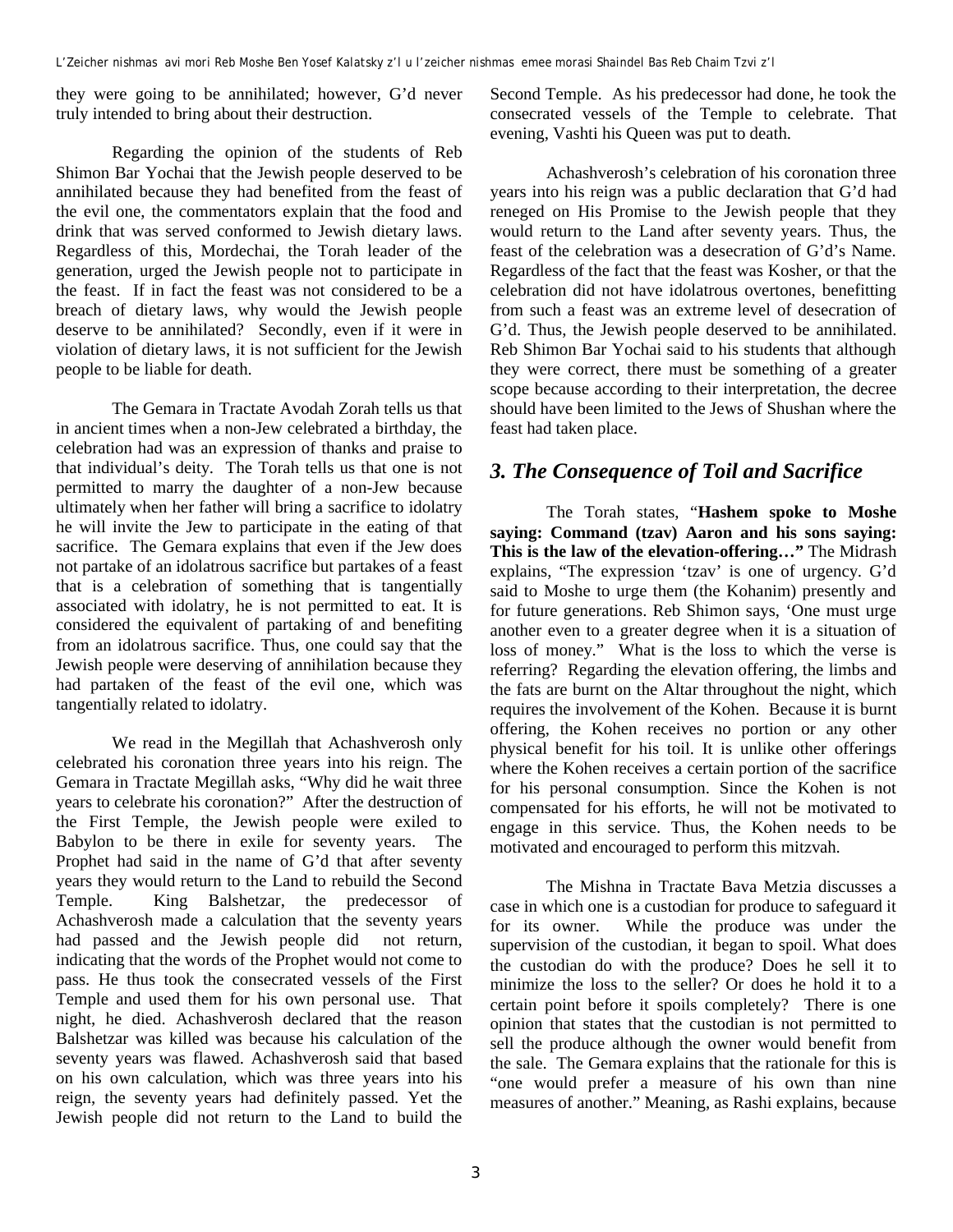one had invested his effort and toil in bringing about the produce, it is endeared to the person. Although financially he would gain from the sale of the produce by his custodian, he nevertheless prefers the fruits of his own labor. Therefore, the custodian is not permitted to sell the produce, despite the loss.

The Gemara in Tractate Taanis tells us that one is not permitted to test G'd with the exception of the tithing of one's produce in the Land of Israel. This is based upon the verse regarding the tithe that is given to the Levy. The Torah states "*aseir t'aseir.*" Regarding the portion that is given to the Levy, the word for the tithing it is reiterated to indicate that one is permitted to tithe with the intent to become wealthy. Although one is usually not permitted to test G'd, in this context one is permitted. Why regarding the tithing of produce is one permitted to test G'd? It is because the produce that is tithed is the fruit of one's labor. It is one's toil and effort that one invested in bringing his produce about that causes him to be attached to it. Thus, he has difficulty giving it away. This is based on the principle that whatever one toils for, becomes endeared to him. G'd therefore allows one to test Him regarding the degree of compensation for what he has given up. G'd will compensate him in multiples for what he has done.

The Gemara in Tractate Megillah states, "One who says 'I have toiled (in Torah) and have come upon it' – should be believed. One who says, 'I have not toiled and I did come upon it' –is not to be believed." G'd only allows one to come upon the truth of Torah if he toils for it. Why is this so? If one toils for the acquisition of Torah it is an indication that he truly values its truth. Because this individual has demonstrated his initiative for the sake of the Torah, he will esteem it. Thus, he merits Divine Assistance to acquire it. However, if one does not toil sufficiently for it, it is an indication that it is not considered to be worthy of sacrifice and thus he will not revere it. Therefore, he will not merit the Divine Assistance that is needed. Another explanation, based on the principle that what one toils for will be endeared to him, G'd will therefore give him the Divine Assistance to come upon its truth because it will be considered special to him.

However, regarding the burnt offering, G'd told Moshe to urge the Kohanim to be motivated for its service because the Kohen does not see the fruits of his accomplishment. There is not tangible result for his efforts.

#### *4. Children Guaranteeing the Destiny of the Father*

The Torah tells us that the Kohanim have a mitzvah to put wood on the Altar. As it states, **"They brought, the sons of Aaron the Kohen, fire on the Altar and arranged the wood."** The Midrash states, "Every species of wood qualifies to be kindled upon the Altar except for the wood of the grape vine and the wood of an olive tree. Why is this so? It is because the fruits they produce are special. From this, we learn that in the merit of the children the fathers are honored." Special honor is accorded to the parents because of the exceptional offspring.

The Gemara in Tractate Sanhedrin states, "The son brings merit to a father, but a father does not bring merit to the son." The Gemara tells us that Chizkiyahu the king of Judah was devoutly righteous and was qualified to be Moshiach. Although his father Achaz was evil, he was a beneficiary of his son's great spiritual accomplishments. This was because Chizkiyahu was only in a context to choose to be devoutly righteous because his father brought him into existence. Therefore, all of his deeds accrue to his father. On the other hand, the accomplishments of the father do not bring merit to the son because the son does not contribute to the father's good deeds.

The Midrash tells us that Avraham, our Patriarch was thrown into the fiery kiln of Kasdim and miraculously immerged. The Midrash cites a verse, "Yaakov redeemed Avraham." Since Yaakov was destined to father the twelve tribes of Israel, he thus needed to come into existence in order to establish the Jewish people. Therefore, Avraham was saved from the fiery kiln by G'd. If the miracle of the kiln would not have occurred, there would not have been a Jewish people.

"In the merit of the children the parents are glorified." Avraham coming out of the fiery kiln was a greater sanctification of G'd's Name than if he had perished in the fire. This is because it demonstrated to the world that due to the fact that he was willing to give his life for the Omnipotent G'd, he was saved.

Rabbeinu Bachya explains that King Solomon in Proverbs communicates spiritual concepts through physical allegory in order for one appreciate the spiritual realm although it is not tangible and obvious. Similarly, the Torah does not validate the wood of the grape vine or olive tree to communicate that because of the quality of the fruit, the wood is not burned even for the sake of a mitzvah. These trees assume a special value not to be burned so that they can continue to produce the most exceptional fruits, which are grapes and olive- as Avraham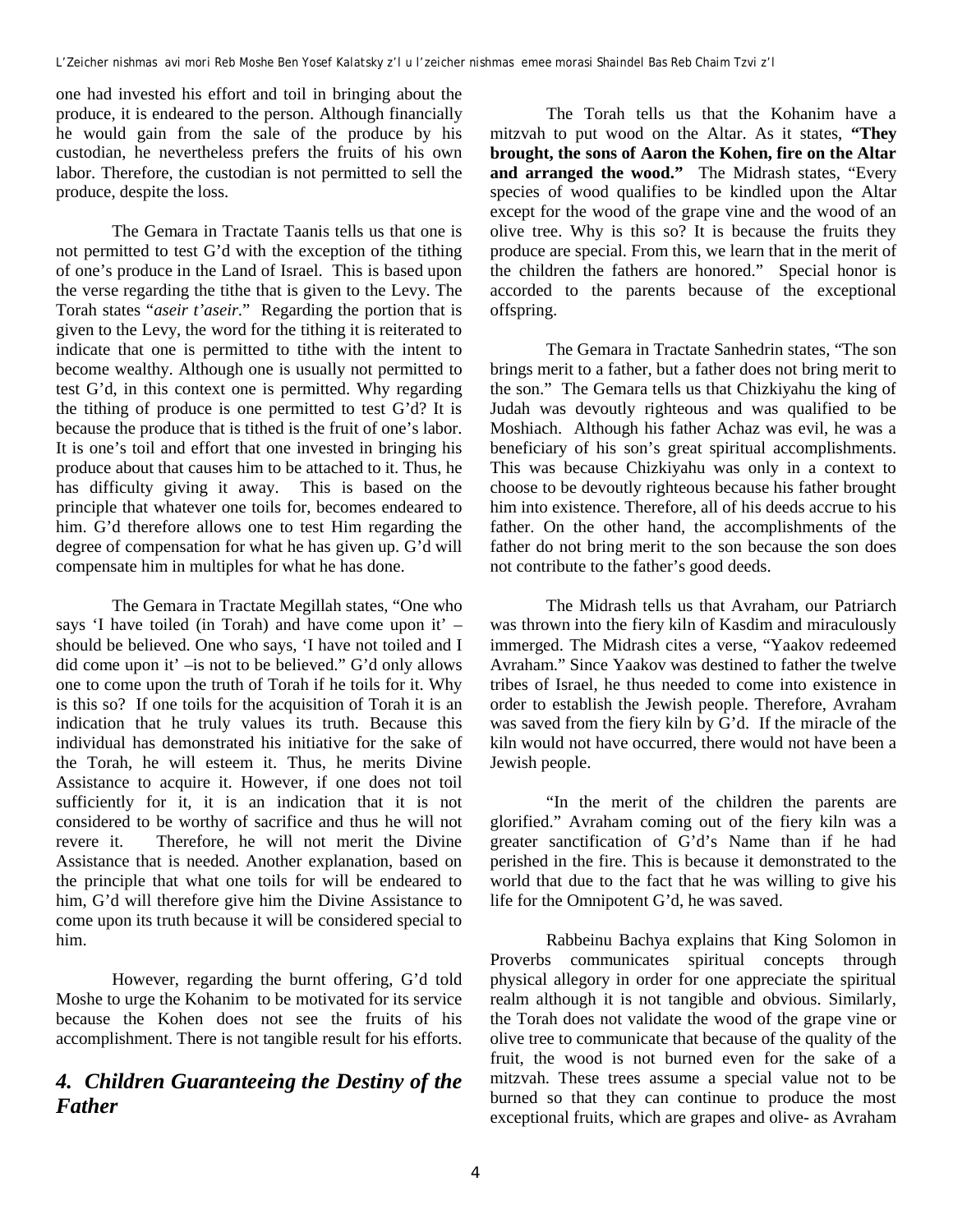was spared from the fire to be able be the forefather of Yaakov. This is an example of, "In the merit of the children the parents are glorified."

If a parent invests in his child's Jewish upbringing and education, he not only is providing an opportunity for the child to develop into a Torah observant Jew, he is also setting in motion generations that will follow the spiritual path. Thus, their merit will accrue to him. The parent will receive merit from his child and all his descendants until the end of time because of his initial contribution. Thus, a parent can perpetuate the value of his initiative beyond his own existence.

Chofetz Chaim writes that if one provides what is needed to give a child a proper Jewish education, although it is not his child, and that child develops to be a Torah observant Jew who establishes a family, the one who initially contributed to his education will receive the merit of all the generations who will descend from the one who he had assisted until the end of time. Had it not been for the original initiative, what followed would not have come about. One does not necessarily need to be the biological parent in order to be the beneficiary of the merit that is generated from his input.

The Torah states, **"These are the offspring of Aaron and Moshe on the day Hashem spoke to Moshe at Sinai: These are the names of the sons of Aaron…"** Although the verse begins by saying **"These are the offspring of Aaron and Moshe"** it only enumerates and identifies the offspring of Aaron. Rashi cites the Gemara in Tractate Sanhedrin, which explains that because Moshe had taught Torah to the sons of Aaron they are considered as his children. As it is stated in the Gemara, "If a person teaches Torah to his fellow's child, it is as if he fathered him."

#### *5. Sacrifice, the Reinstatement of the Jew (from Vayikra)*

Rabbeinu Bachya in his commentary at the beginning of the Portion of Vayikra explains that when one brings a sacrifice to atone for his sins, it entails three levels of involvement. After the consecrated animal is brought to the Temple for the service, there is verbal confession (vidui) that the owner makes, when he verbalizes the sin for which he is atoning. The Gemara in Tractate Zevachim states, "If the sin offering was not predicated with repentance the sacrifice is considered invalid and an abomination. As it states in the verse, 'The sacrifice of the evil is an abomination (*zevach reshaaim toaivah).'* Therefore, one must predicate the sin offering with repentance and verbal confession. Then there is the leaning on the animal (smicha), when one places his full weight with both hands on the animal by leaning on it. After the leaning, there is the burning of the innards of the animal (including the kidneys).

Rabbeinu Bachya explains that these three elements of involvement with the sacrifice are intended to correct three aspects of one's sin. Before one's sins he contemplates the sinful act that he is about to commit, thus the thought process is involved in the preparation of the sin. Subsequently, it is inevitable when one concludes that he will sin, there will be an unintentional utterance relating to the sin that is about to be transgressed. This ultimately leads to the act of the sin itself. Rabbeinu Bachya explains that the bringing of the sacrifice and the leaning on the animal corresponds to the act of sin itself. The verbal confession corresponds to the verbal expression that one expressed before transgressing. The burning of the innards with the kidneys corresponds to the contemplation of the sin. As Chazal tell us that one's wisdom is associated with one's kidney. Therefore, the burning of the kidneys is a correction for the improper thought process.

Reb Chaim of Volozhin in his work Ruach Chaim explains that a human being is comprised of three parts: the life source (*Nefesh*), spirit *(Ruach)*, and soul (*Neshama*). All physical movement emanates from the *Nefesh* that is contained within the physical being. This life source is shared by all living creatures alike. *The Ruach* (spirit - which means wind) is the spirit that gives man the power of speech. The *Neshama* is the essence of man that is spiritual, which is the basis for his intellect. When one sins, it affects his Nefesh, Ruach, and Neshama. The sin itself causes a deficiency in each of these parts that make up the human being.

Therefore, after one brings the sacrifice and leans upon it, he is correcting the deficiency that was in his Nefesh and allowed him to sin. The verbal confession is a correction for the Ruach (spirit), which corrects the verbal expression that preceded the sin. The burning of the innards and kidneys is a correction and rehabilitation of the Neshama (intellect) which was involved in the contemplation of the sin. Thus, the bringing of the sacrifice with all of the elements of the service will rehabilitate the individual to his original level of spirituality before he sinned, thus allowing his relationship with G'd to be secured.